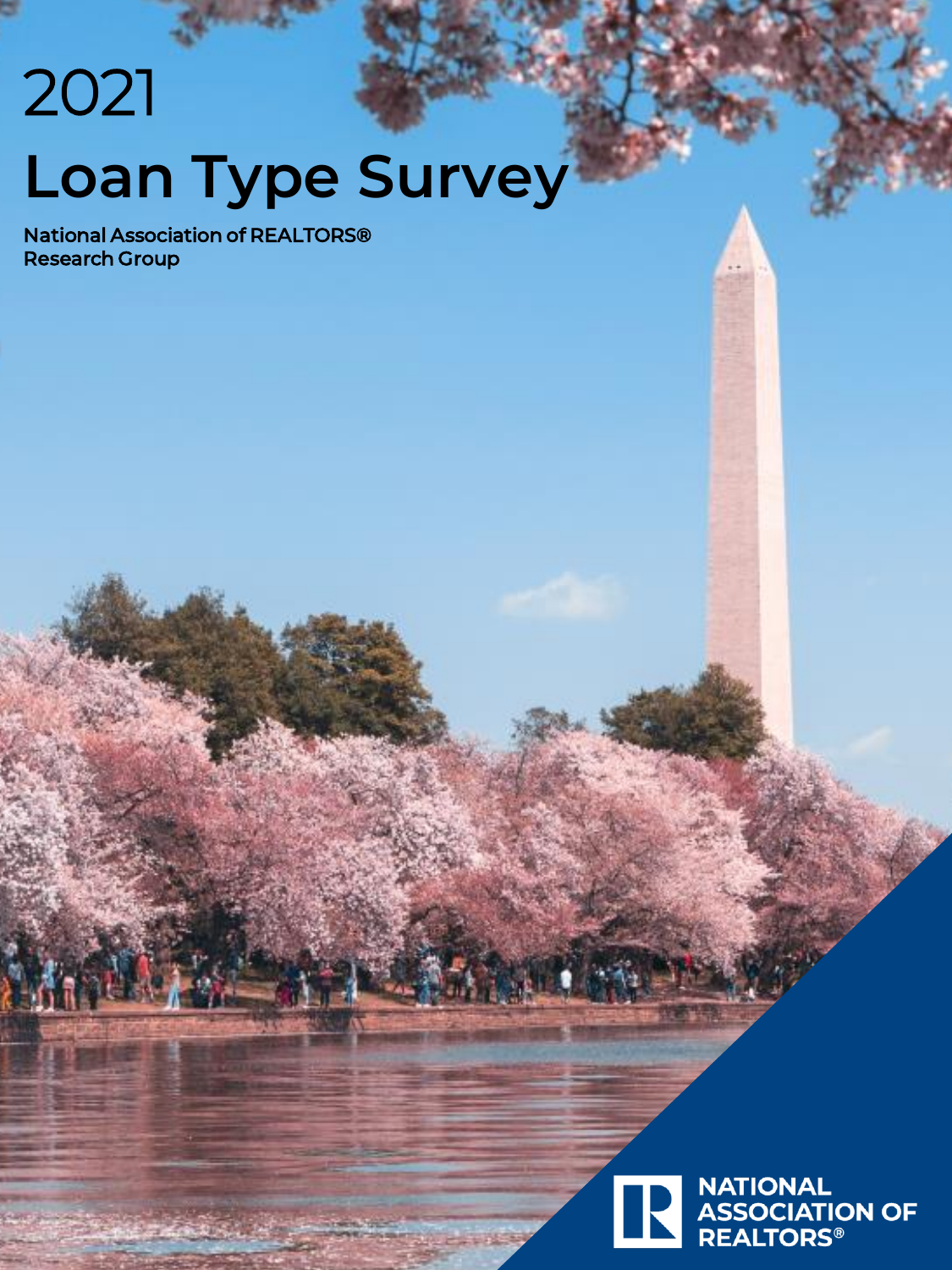#### NATIONAL ASSOCIATION OF REALTORS® RESEARCH GROUP

Lawrence Yun, PhD Chief Economist & Senior Vice President

Jessica Lautz, Doctor of Real Estate Vice President, Demographics and Business Insights

Meredith Dunn Research Manager

©2021 National Association of REALTORS® All Rights Reserved. May not be reprinted in whole or in part without permission of the National Association of REALTORS®. For reprint information, contact [data@n](mailto:data@realtors.org)ar.realtor

April 2021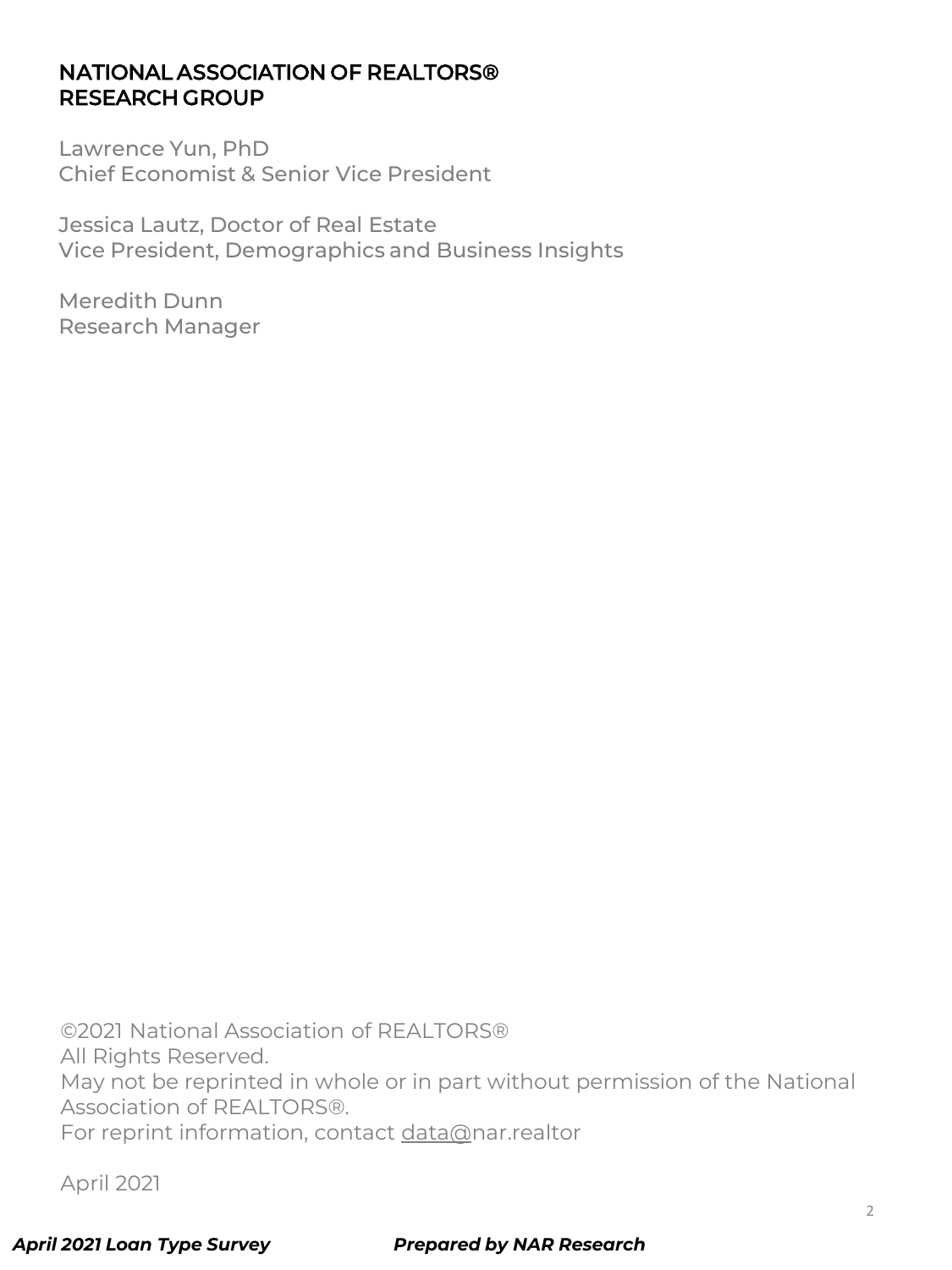# Methodology

#### Sample

The survey was delivered to a sample of 51,565 members. The survey had 3,530 useable responses. The response rate was 6.85 percent. Results are only among those who had a client who did use a FHA, VA, or USDA Loan in the last six months.

#### **Dates**

The survey was deployed on April 13th and closed on April 26th.

The margin of error for overall results is +/-1.65 percent. This response rate is high enough and the margin of error is low enough that the results can be considered quantitative and reflective of all members within this margin of error.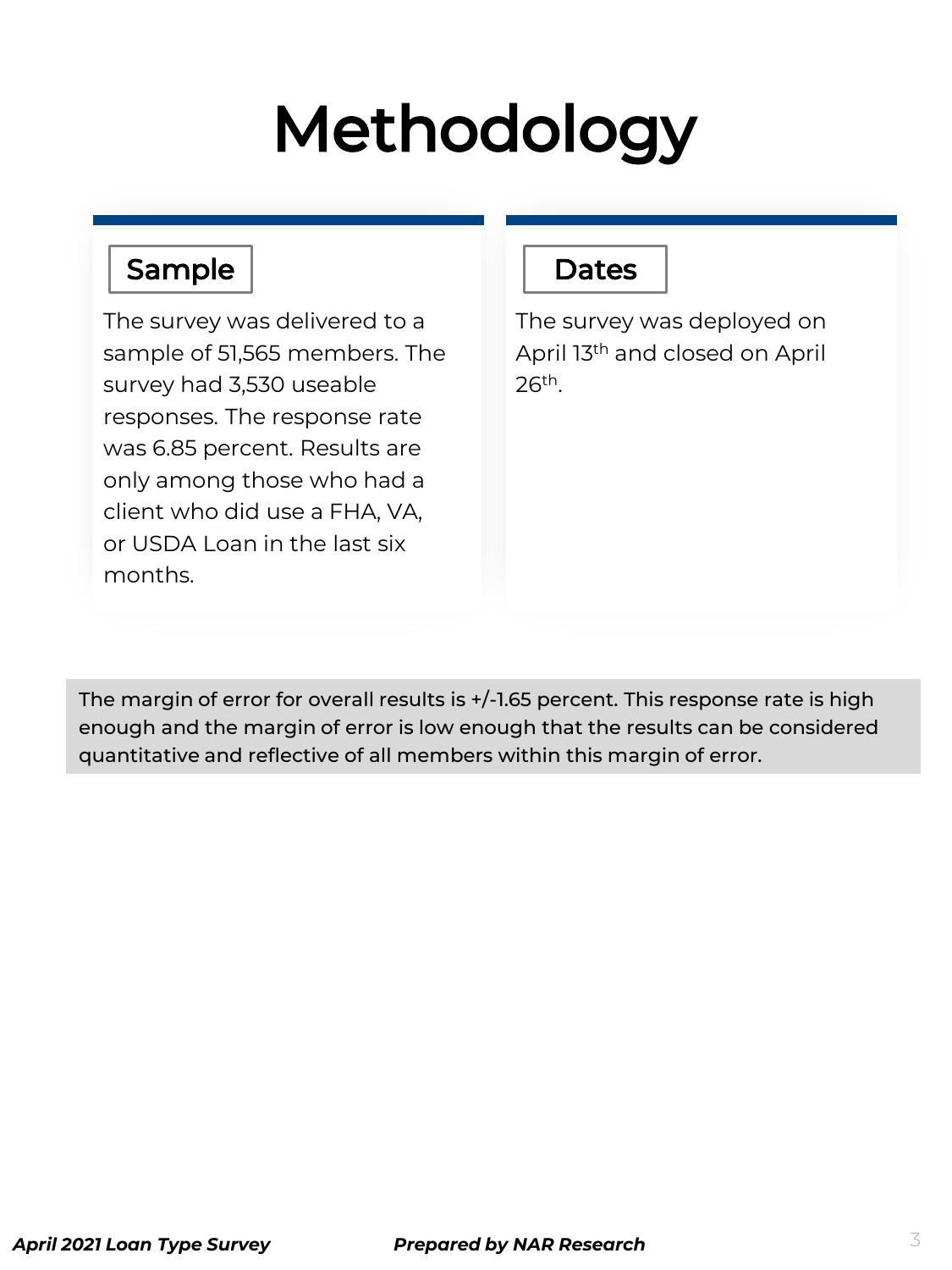Have you had a buyer client in the last 6 months who has used or attempted to use any of these loan products?



|               | <b>Rural</b><br>Area | <b>Small</b><br><b>Town</b> | <b>Suburban</b><br>Area | <b>Urban Area/Central</b><br><b>City</b> |
|---------------|----------------------|-----------------------------|-------------------------|------------------------------------------|
| FHA Loan      | 51%                  | 49%                         | 44%                     | 42%                                      |
| VA Loan       | 33                   | 36                          | 30                      | 24                                       |
| USDA Loan     | 26                   | 26                          | 11                      | 6                                        |
| None of these | 43                   | 42                          | 49                      | 52                                       |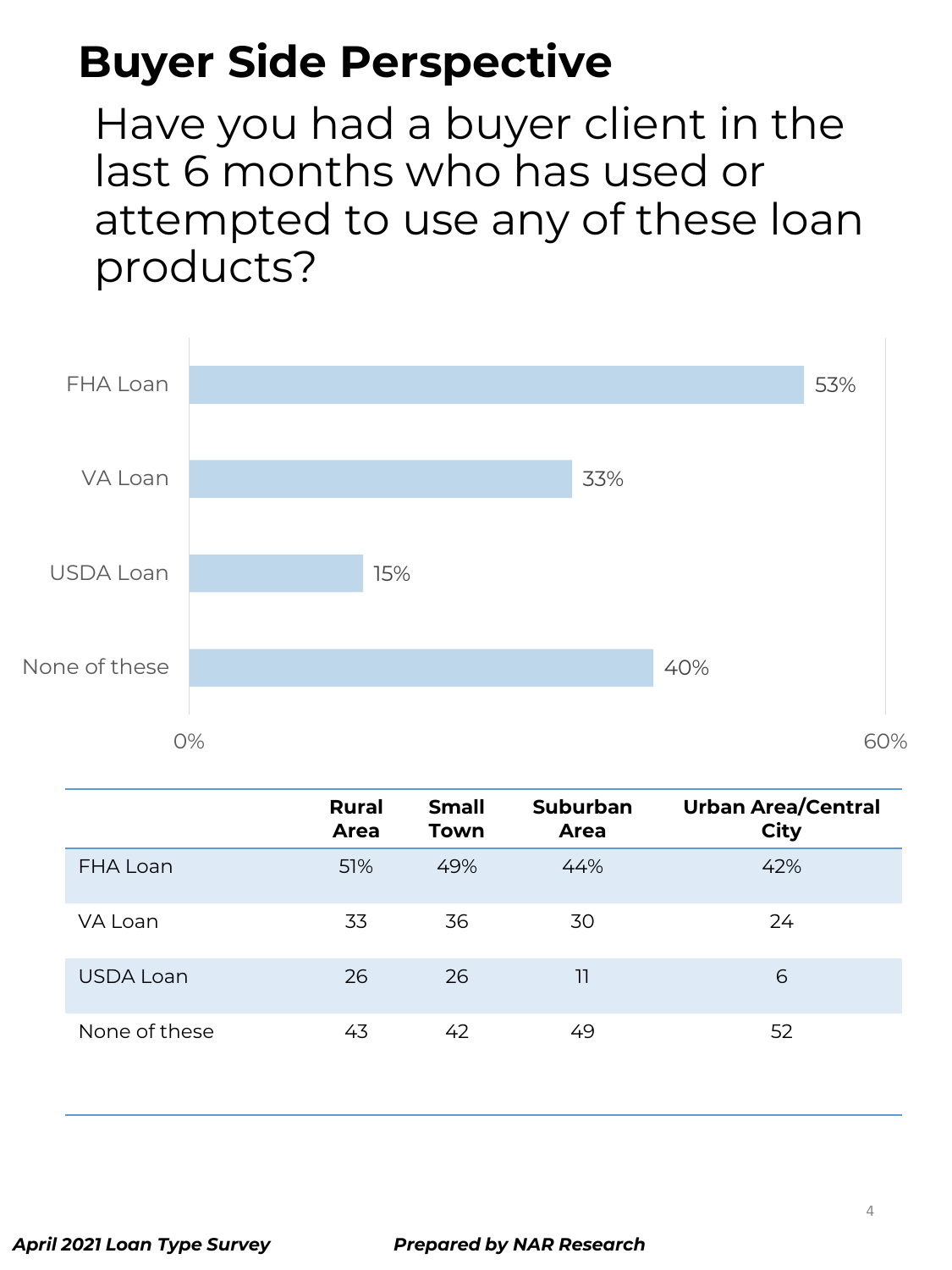#### When you had a client who used one of these loan products what was the result?



#### Share Successfully Used:

|                           | <b>Rural</b><br>Area | <b>Small</b><br>Town | <b>Suburban</b><br>Area | <b>Urban Area/Central</b><br><b>City</b> |
|---------------------------|----------------------|----------------------|-------------------------|------------------------------------------|
| Conventional<br>Financing | 89%                  | 89%                  | 91%                     | 90%                                      |
| FHA Loan                  | 67                   | 76                   | 71                      | 65                                       |
| VA Loan                   | 54                   | 67                   | 61                      | 50                                       |
| USDA Loan                 | 40                   | 46                   | 26                      | 14                                       |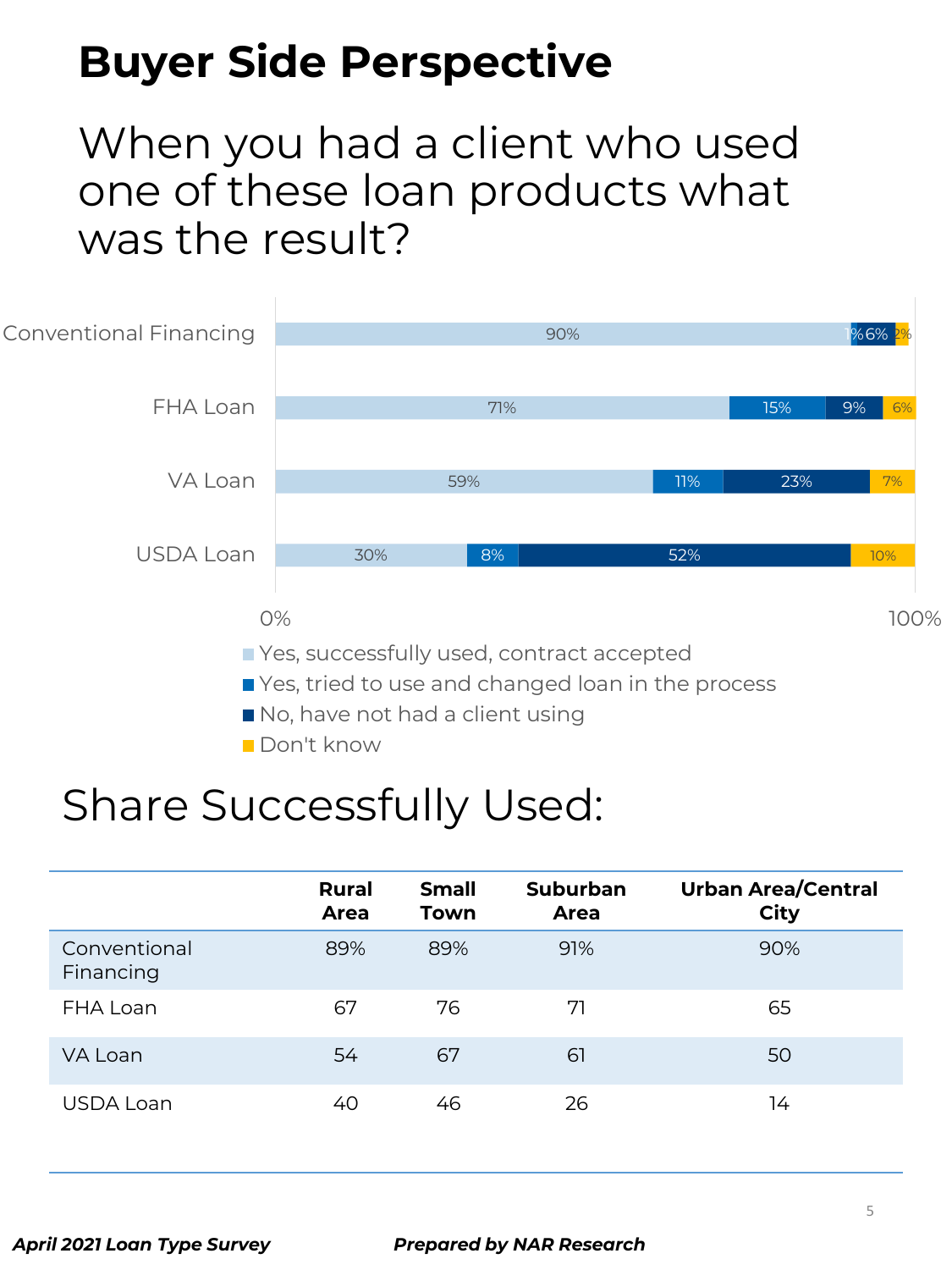When a buyer used these loans how were contracts received by sellers and the seller's agent?



Contracts are accepted w/no issue w/this loan product

Some contracts accepted, it depends on the offer overall

Not accepted in this market, perhaps w/less competition

Not accepted at all, regardless of the competition from other buyers

Never had a client use this loan

#### Contracts Are Accepted With No Issues:

|                           | <b>Rural</b><br>Area | <b>Small</b><br>Town | <b>Suburban</b><br>Area | <b>Urban Area/Central</b><br><b>City</b> |
|---------------------------|----------------------|----------------------|-------------------------|------------------------------------------|
| Conventional<br>Financing | 63%                  | 56%                  | 61%                     | 56%                                      |
| FHA Loan                  | 23                   | 25                   | 17                      | 20                                       |
| VA Loan                   | 22                   | 24                   | 19                      | 16                                       |
| USDA Loan                 | 10                   | 20                   | וו                      | 6                                        |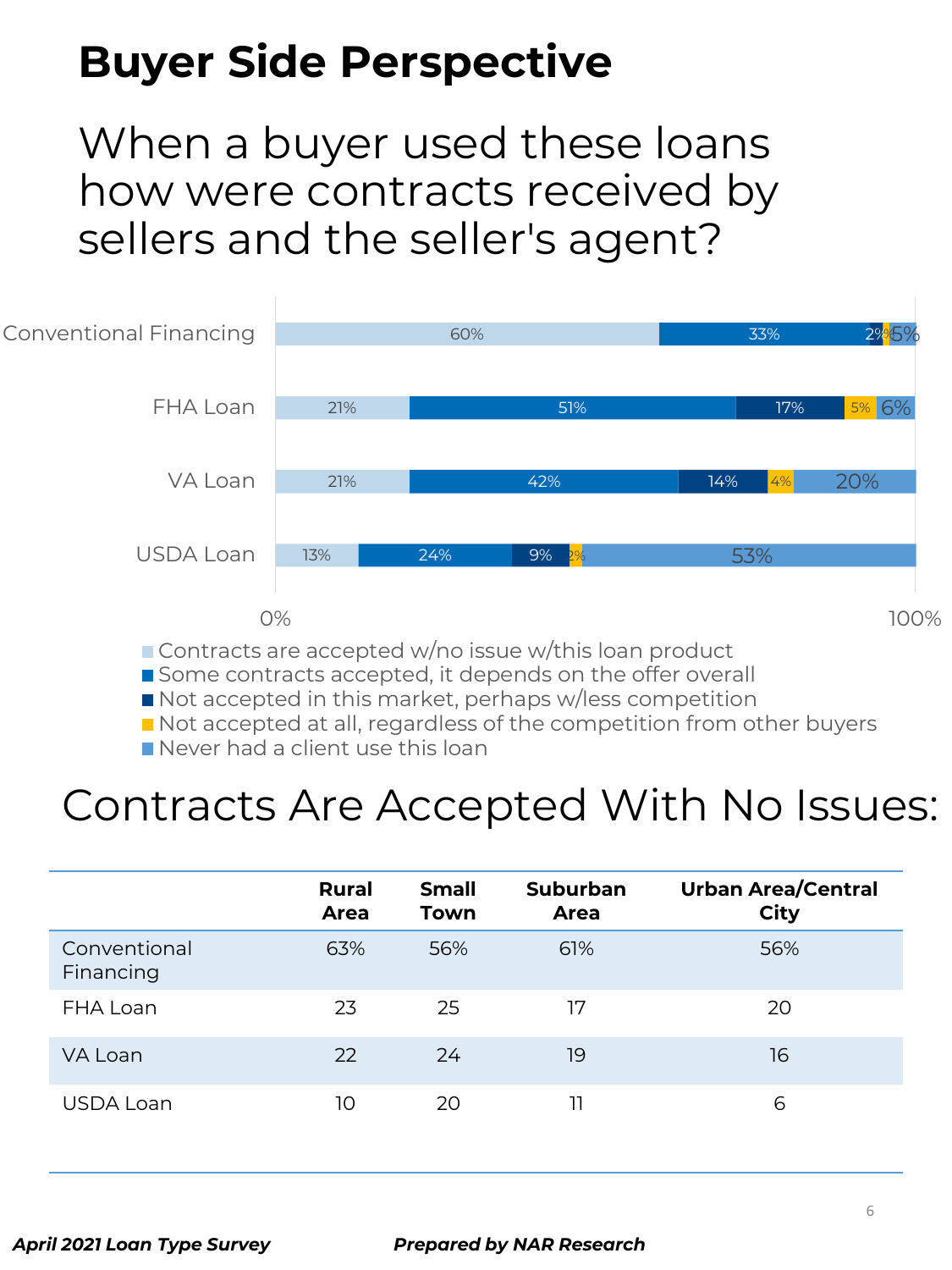If a buyer is using this loan, do you encourage them to use a different loan product?



## Yes, encourage a different product:

|           | <b>Rural</b><br>Area | <b>Small</b><br><b>Town</b> | <b>Suburban</b><br>Area | <b>Urban Area/Central</b><br><b>City</b> |
|-----------|----------------------|-----------------------------|-------------------------|------------------------------------------|
| FHA Loan  | 23%                  | 17%                         | 29%                     | 28%                                      |
| VA Loan   | 9                    | 14                          | 14                      | 10                                       |
| USDA Loan | 16                   | 13                          | 9                       | 8                                        |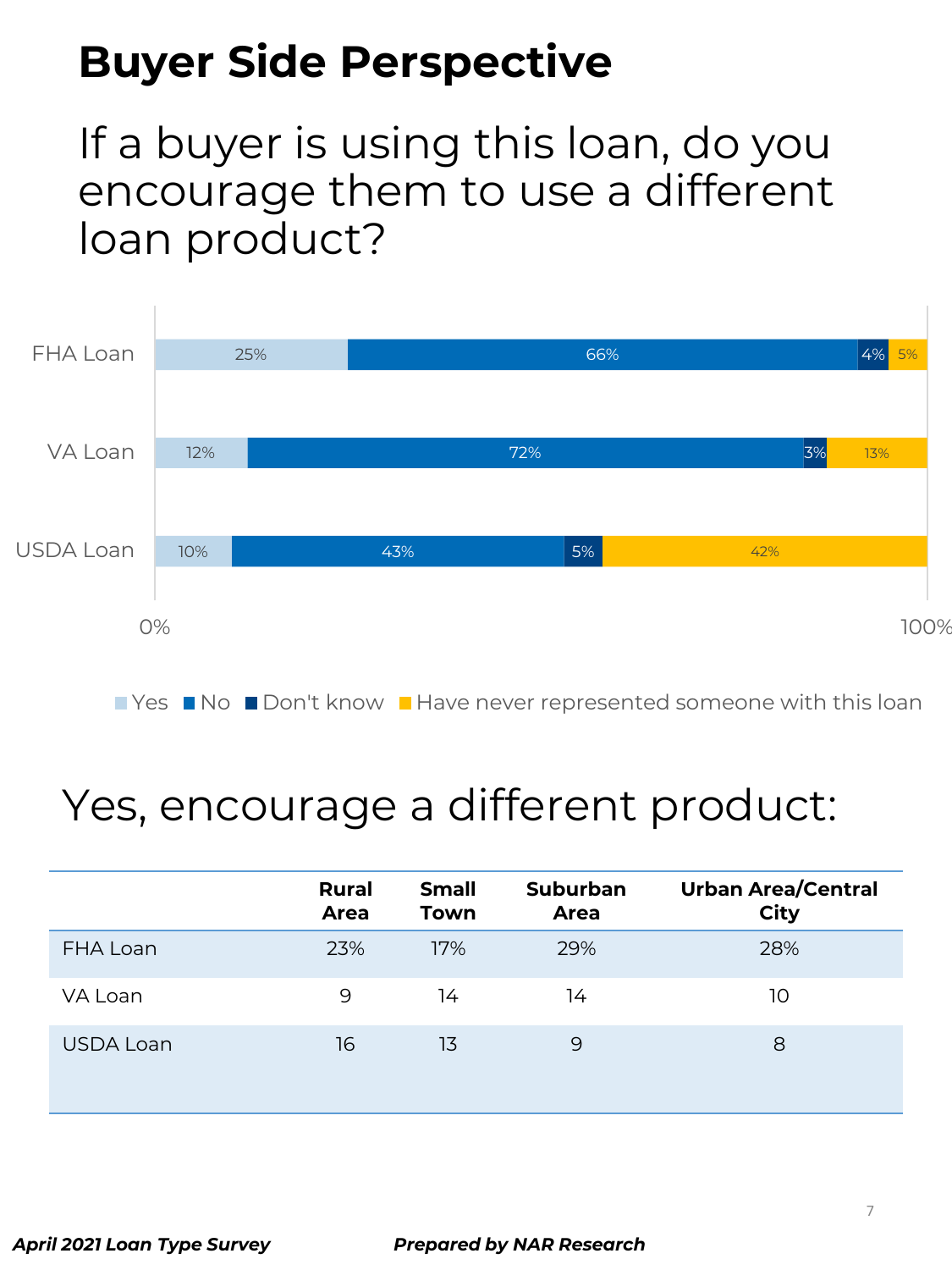Think of a recent client using one of these loan products (VA, FHA, USDA), what were the reasons these buyers' offers were rejected? (Select all that apply) *(All Areas)*

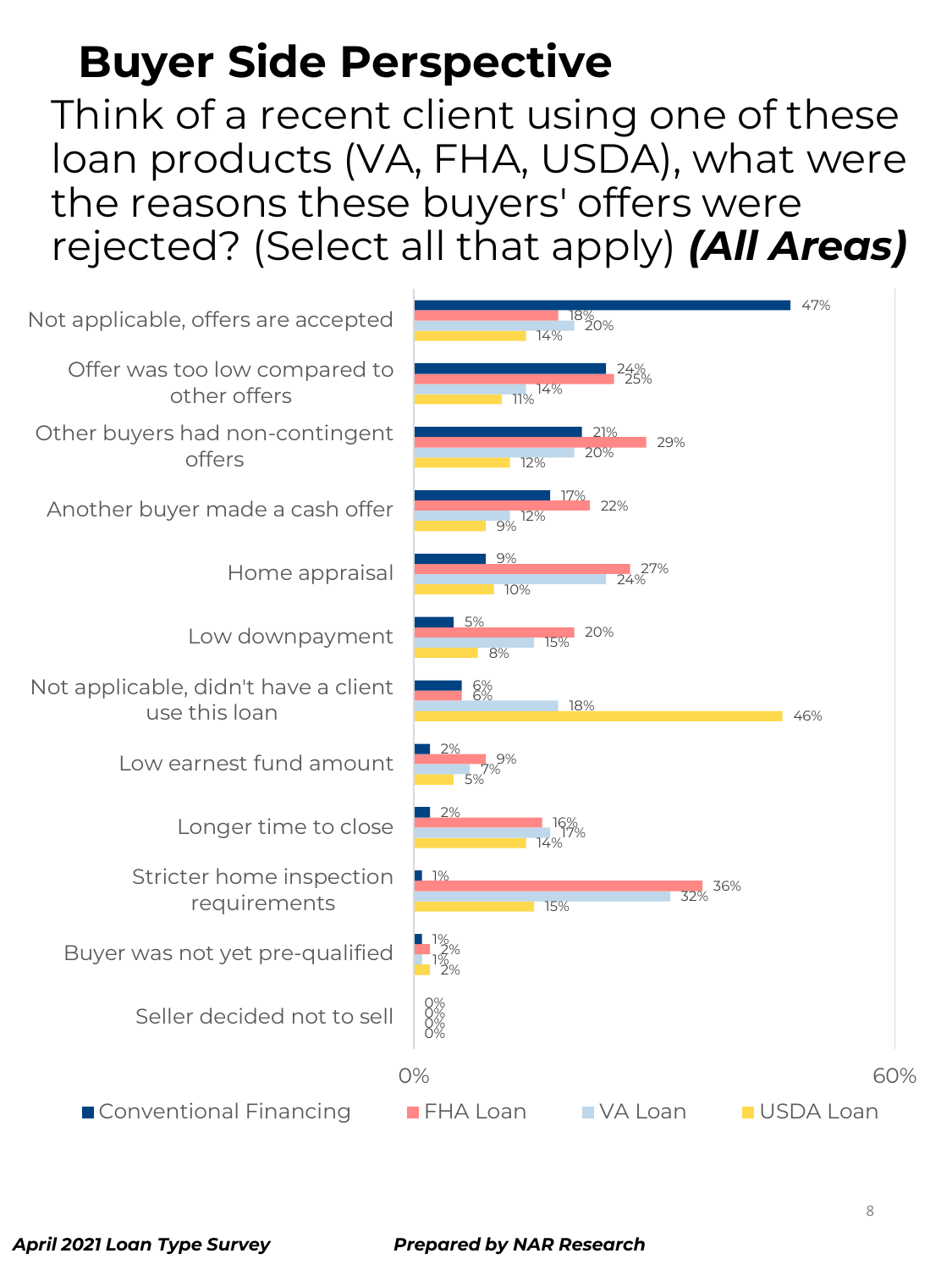Think of a recent client using one of these loan products (VA, FHA, USDA), what were the reasons these buyers' offers were rejected? (Select all that apply) *(Rural Area)*

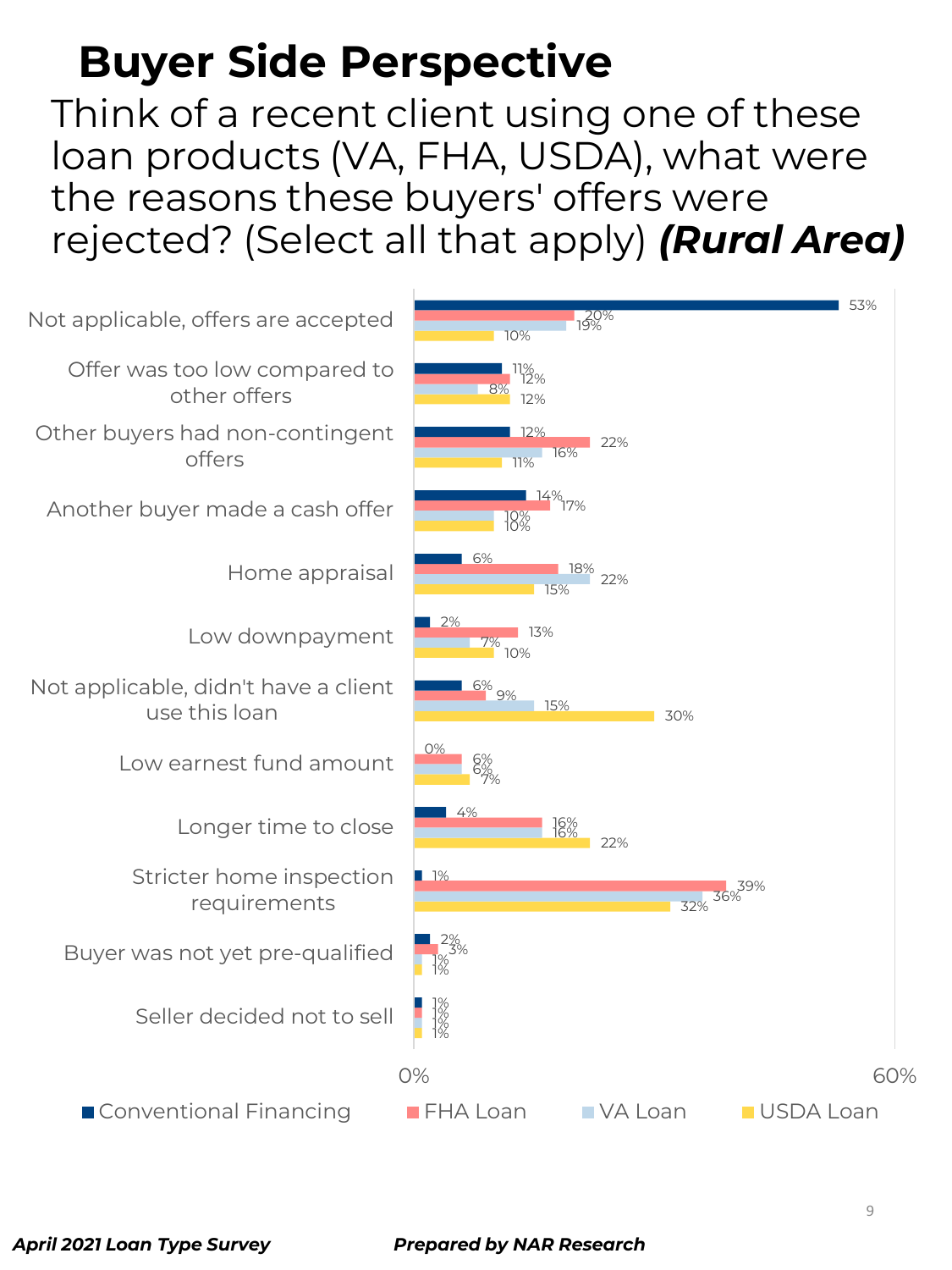Think of a recent client using one of these loan products (VA, FHA, USDA), what were the reasons these buyers' offers were rejected? (Select all that apply) *(Small Town)*

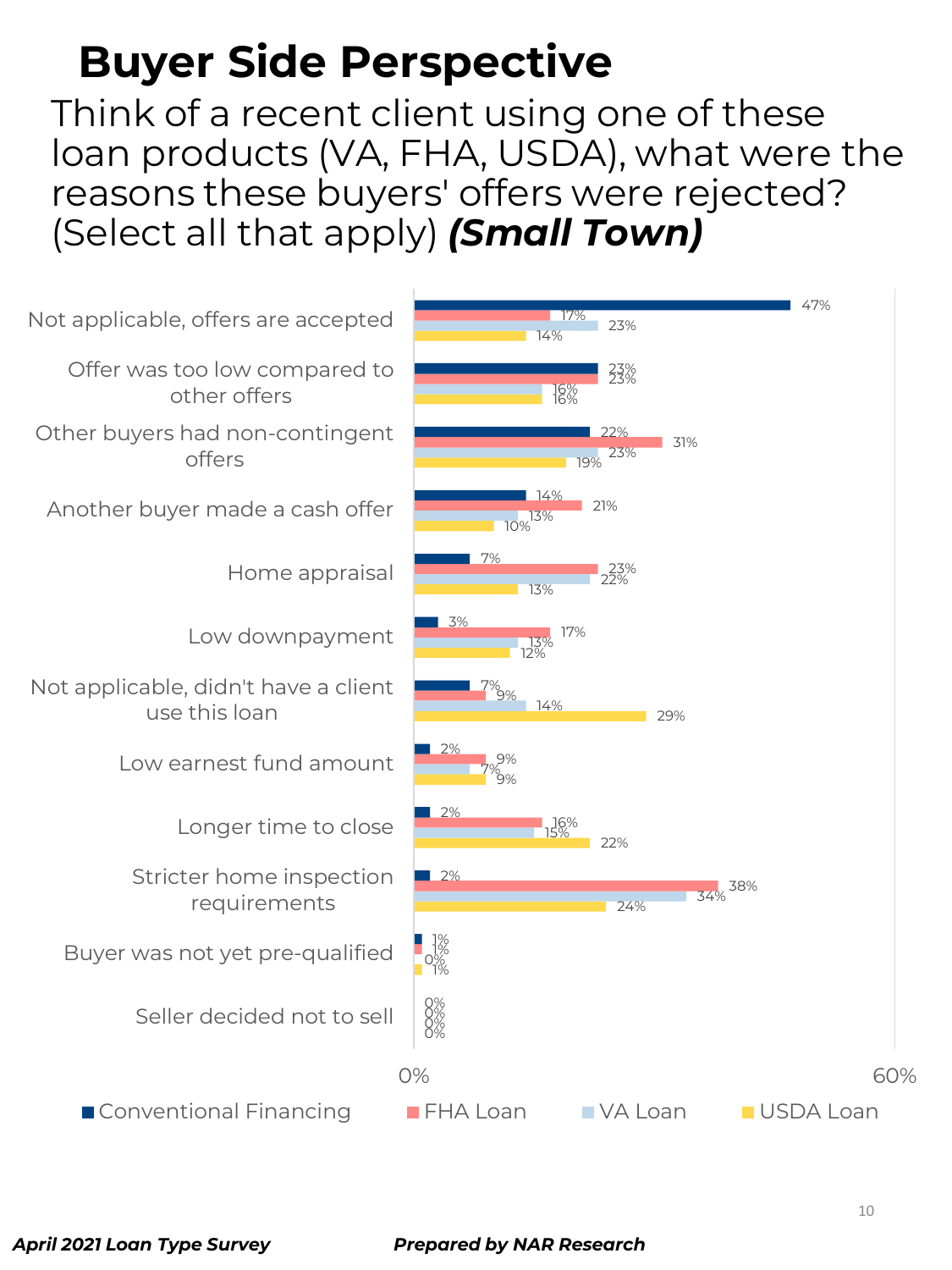Think of a recent client using one of these loan products (VA, FHA, USDA), what were the reasons these buyers' offers were rejected? (Select all that apply) *(Suburban Area)*

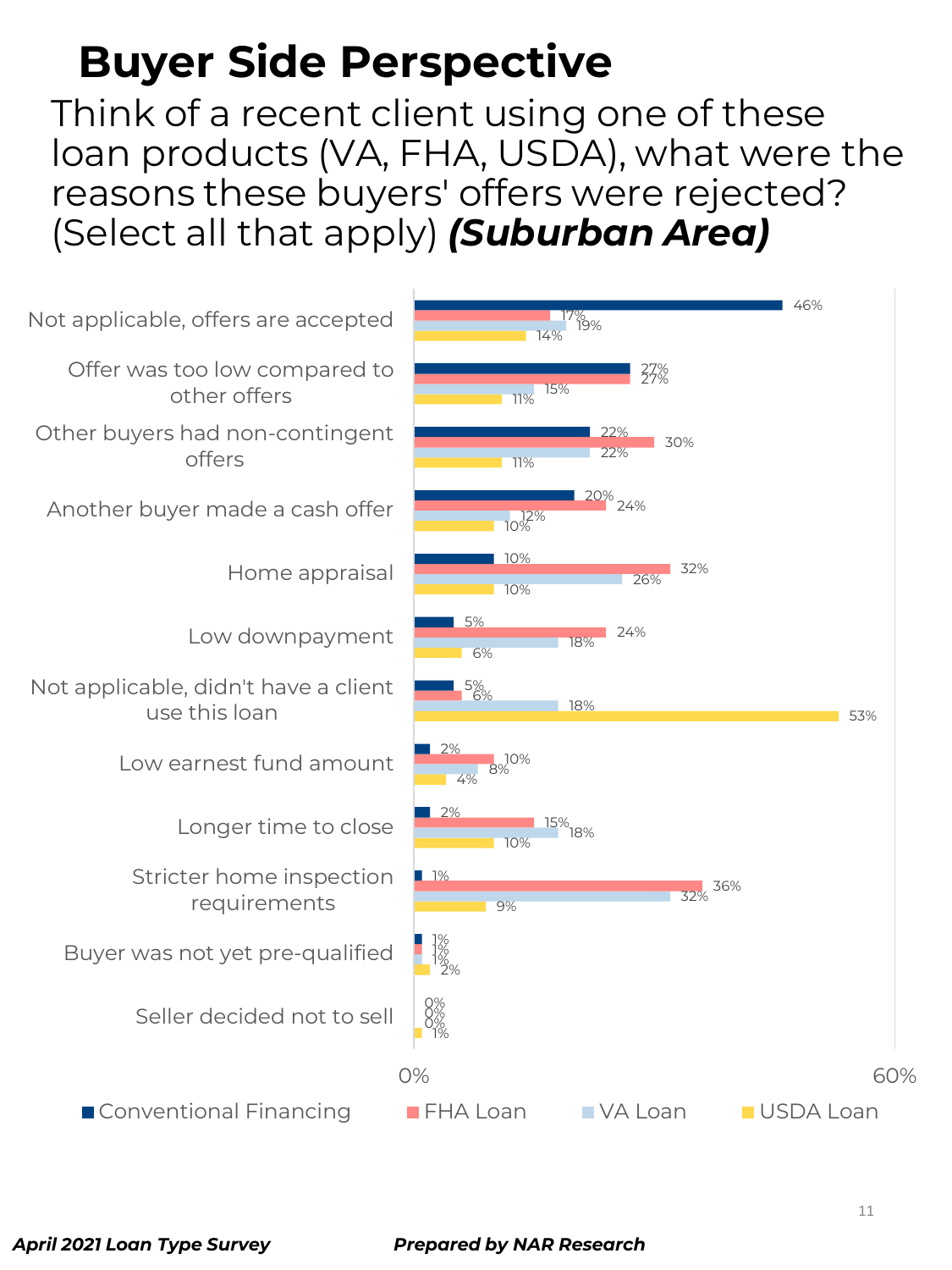Think of a recent client using one of these loan products (VA, FHA, USDA), what were the reasons these buyers' offers were rejected? (Select all that apply) *(Urban Area)*

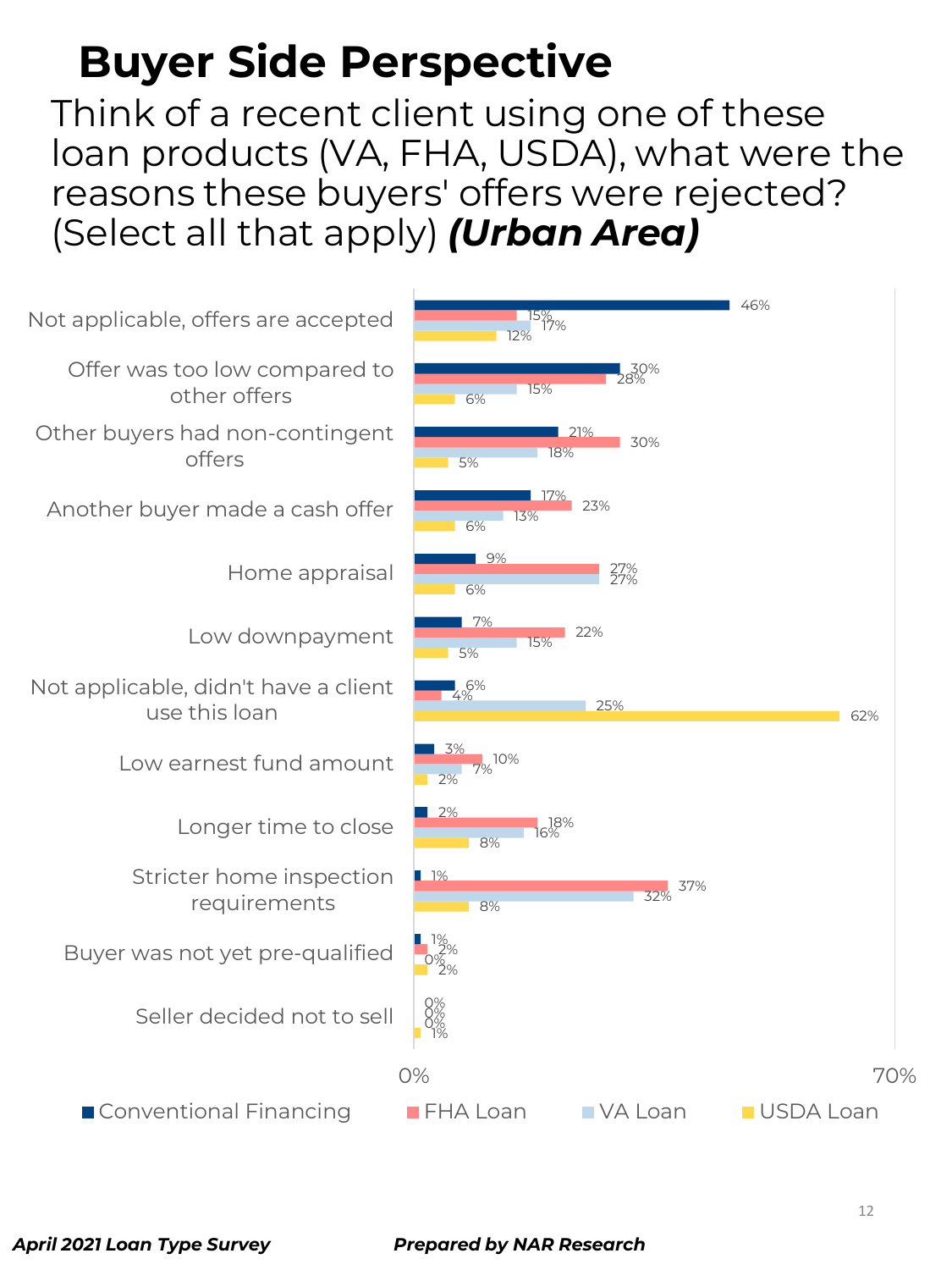On a scale of 1 through 5, what is the likelihood sellers would accept an offer from buyers with these types of loans?



#### Ranked as 5-Definitely and 4:

|                           | <b>Rural</b><br>Area | <b>Small</b><br>Town | <b>Suburban</b><br>Area | <b>Urban Area/Central</b><br><b>City</b> |
|---------------------------|----------------------|----------------------|-------------------------|------------------------------------------|
| Conventional<br>Financing | 90%                  | 84%                  | 91%                     | 88%                                      |
| FHA Loan                  | 32                   | 39                   | 28                      | 25                                       |
| VA Loan                   | 34                   | 32                   | 28                      | 27                                       |
| USDA Loan                 | 26                   | 27                   | 17                      | 14                                       |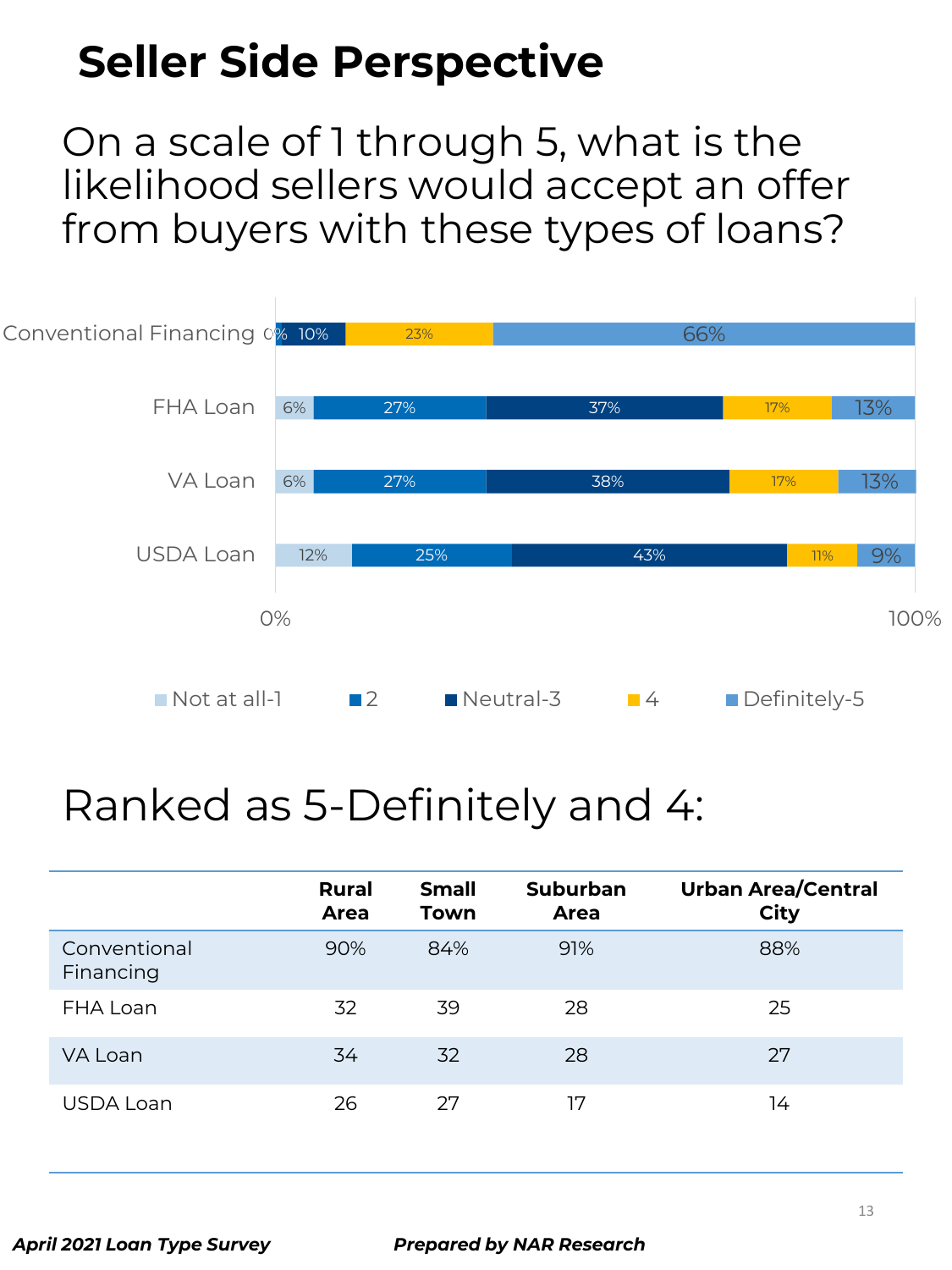What aspects are making these types of loans less attractive than conventional financing? *(All Areas)*

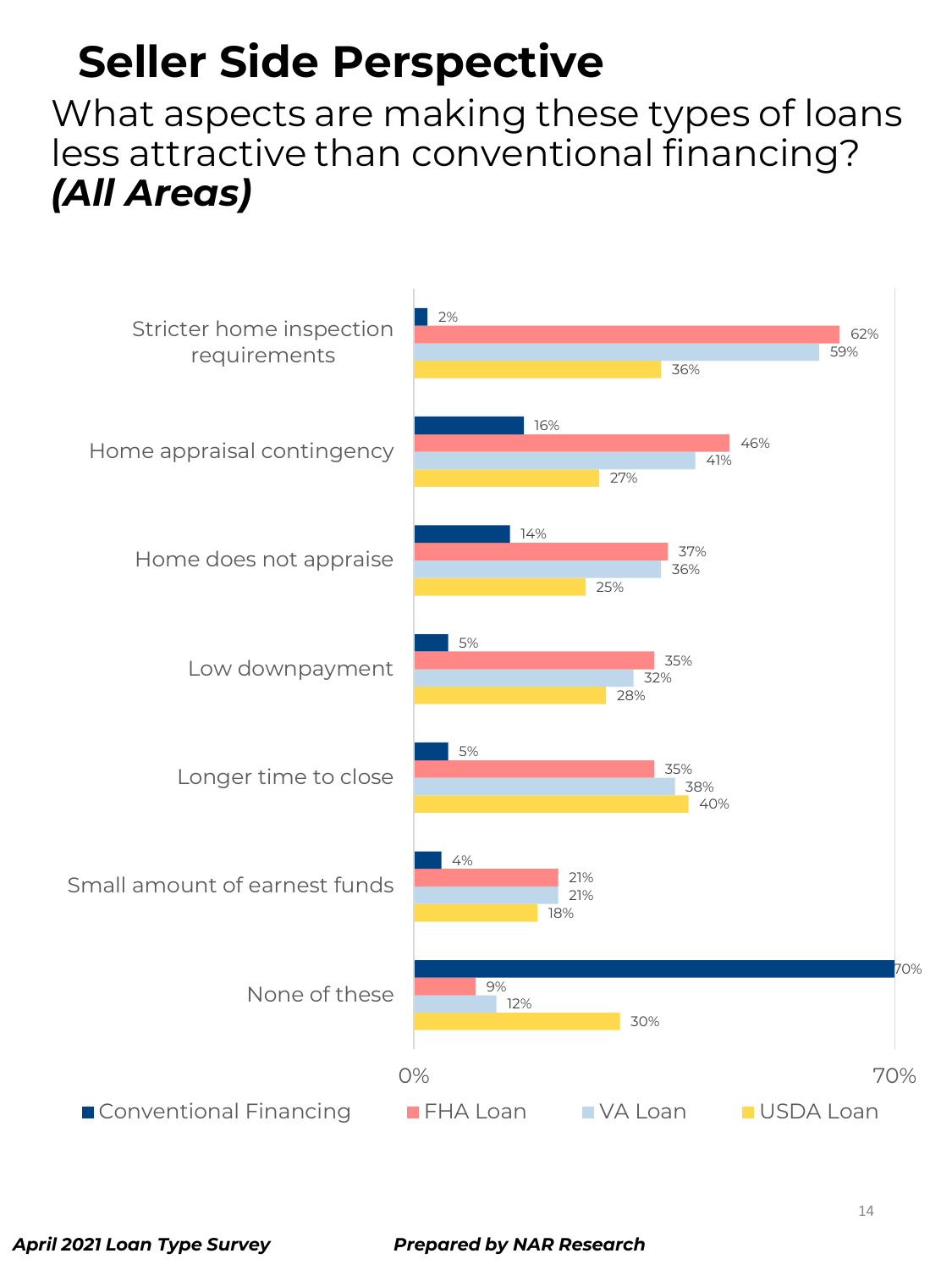What aspects are making these types of loans less attractive than conventional financing? *(Rural Areas)*

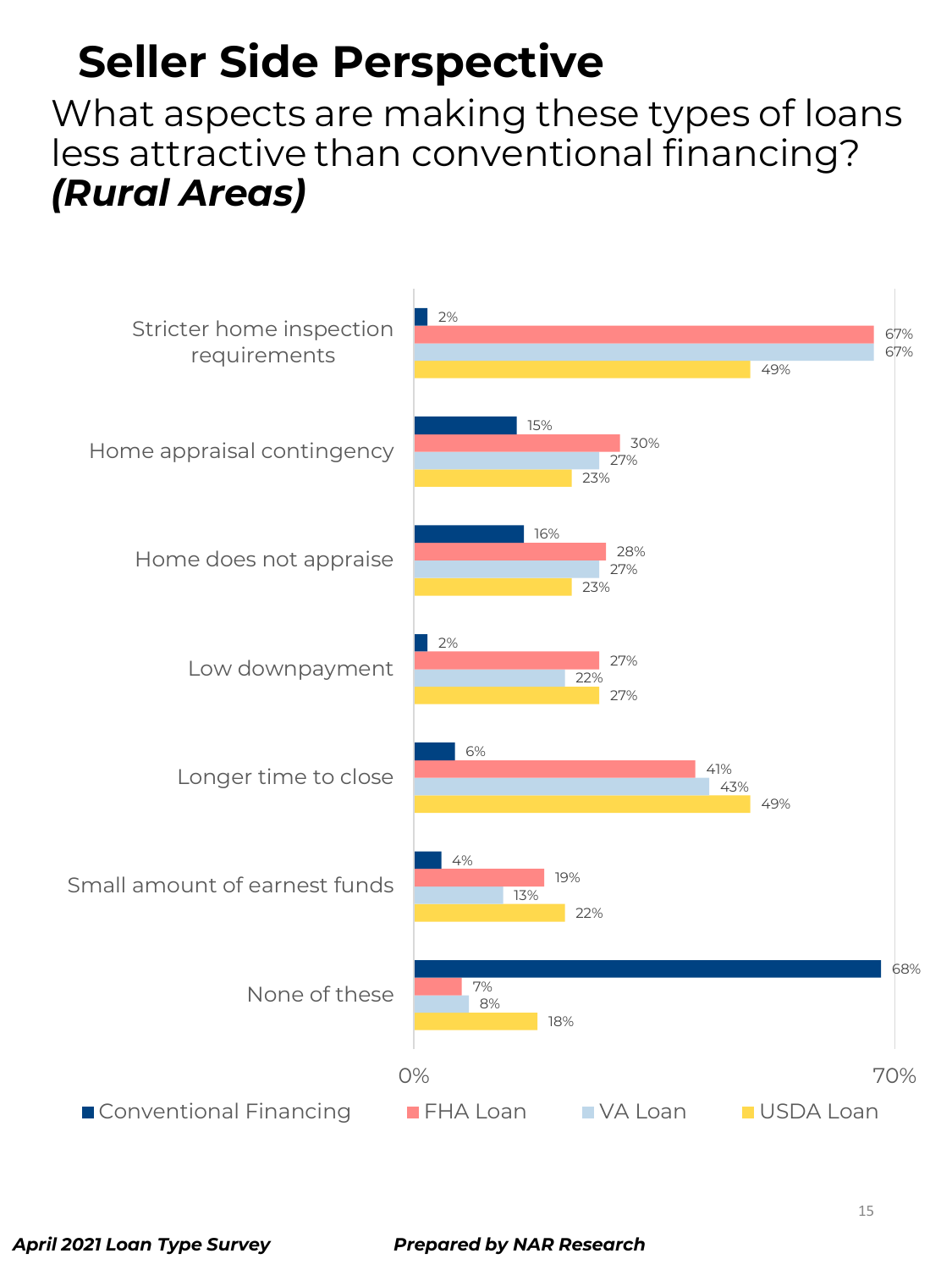What aspects are making these types of loans less attractive than conventional financing? *(Small Towns)*

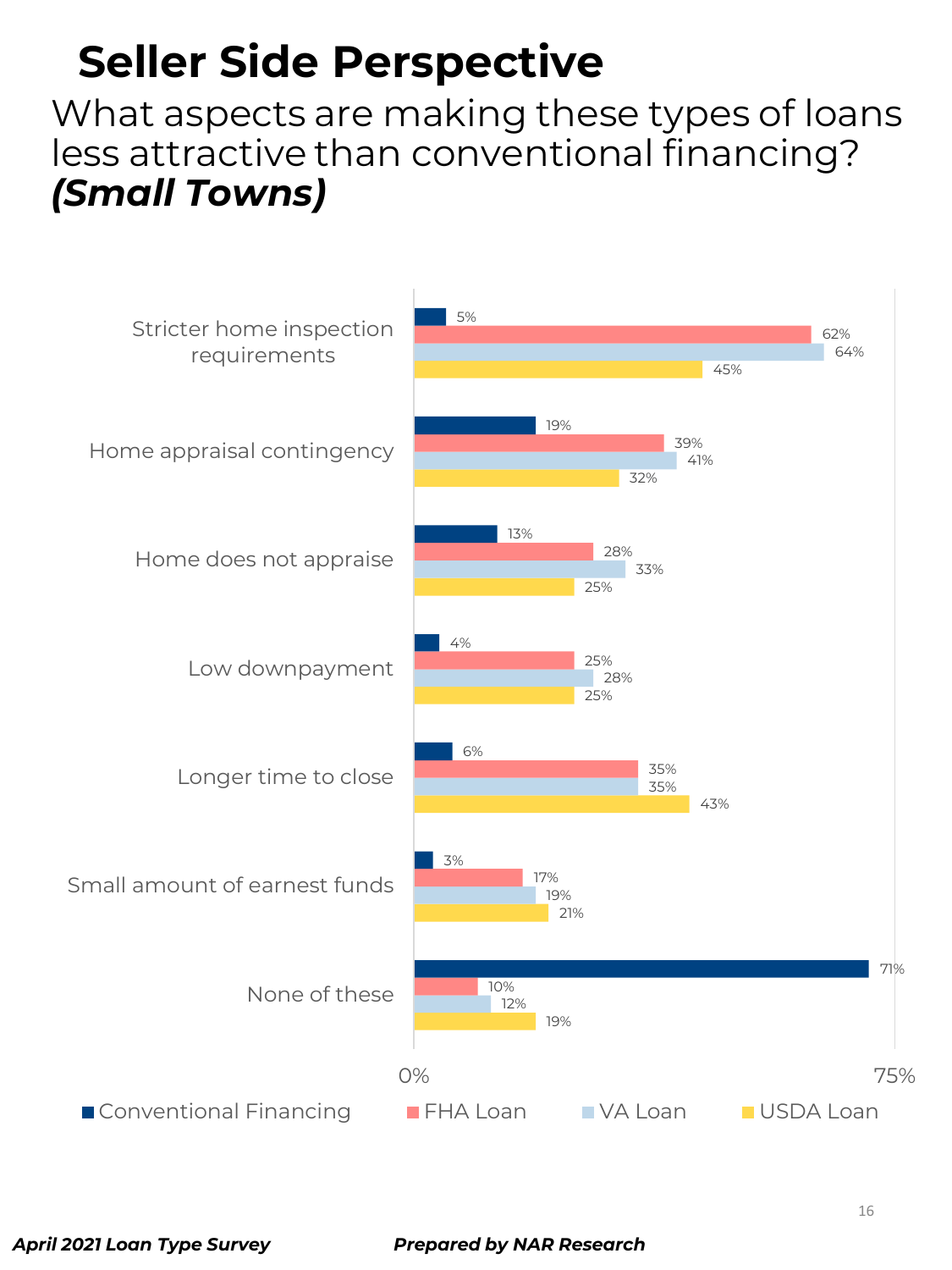What aspects are making these types of loans less attractive than conventional financing? *(Suburban Area)*

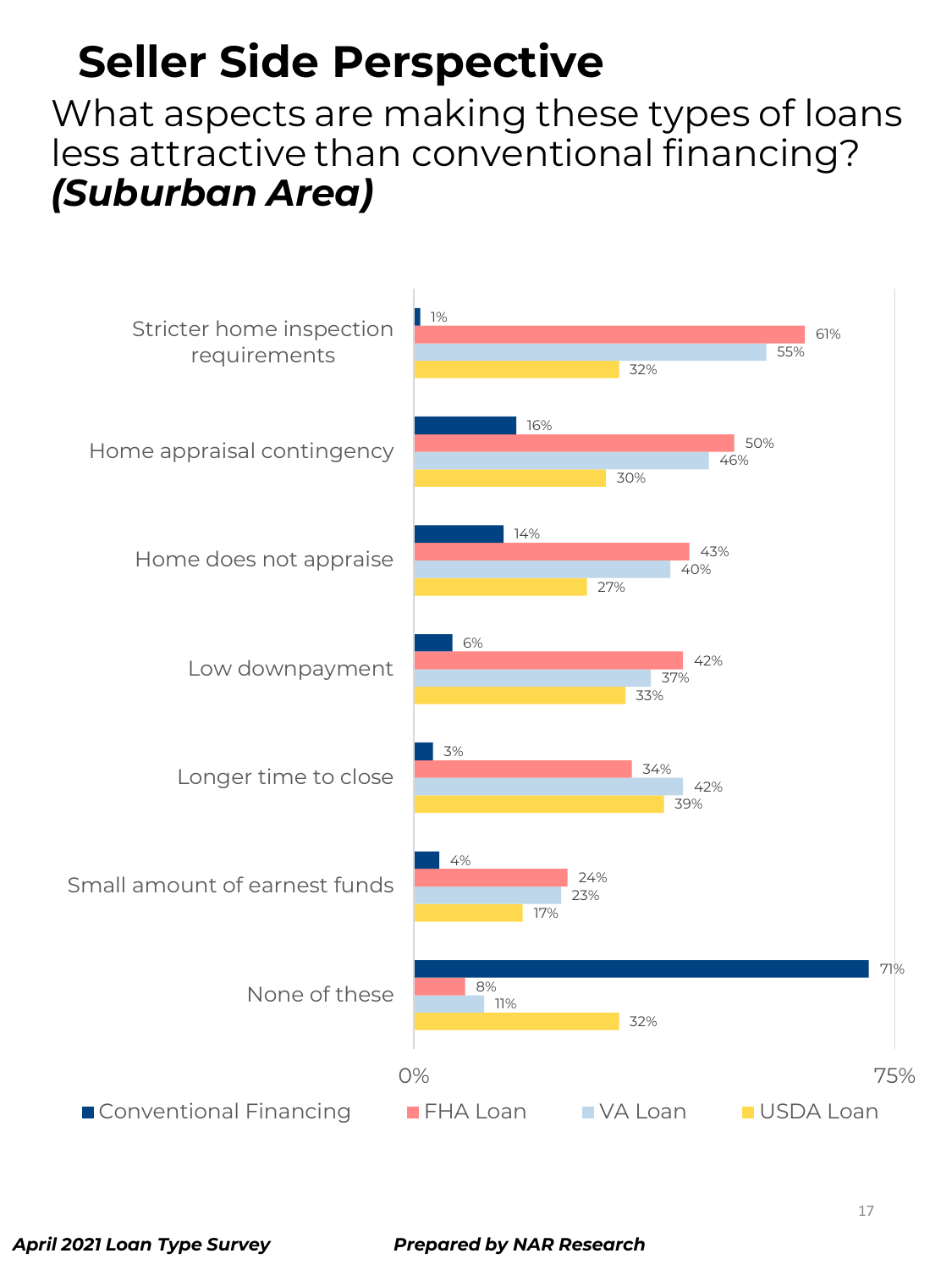What aspects are making these types of loans less attractive than conventional financing? *(Urban Area)*

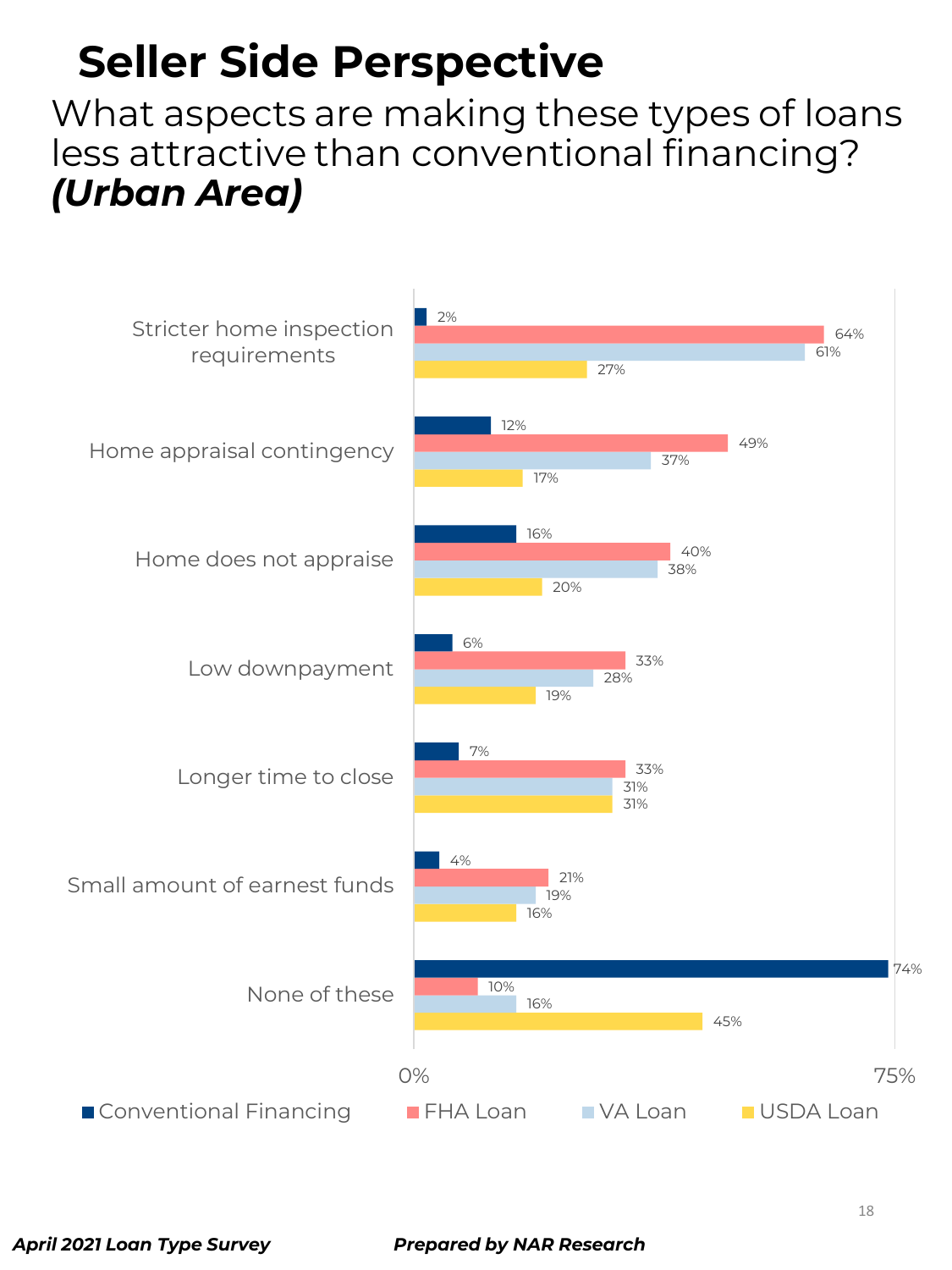In ranking these loans, which is a seller client most likely to accept? From 1 being the most likely.



## Ranked 1 (most likely):

|                           | <b>Rural</b><br><b>Area</b> | <b>Small</b><br>Town | <b>Suburban</b><br>Area | <b>Urban Area/Central</b><br><b>City</b> |
|---------------------------|-----------------------------|----------------------|-------------------------|------------------------------------------|
| Conventional<br>Financing | 94%                         | 95%                  | 96%                     | 91%                                      |
| FHA Loan                  | 2                           | 3                    | 2                       | 6                                        |
| VA Loan                   | 2                           | $\mathcal{P}$        |                         |                                          |
| USDA Loan                 |                             | $\ast$               |                         |                                          |